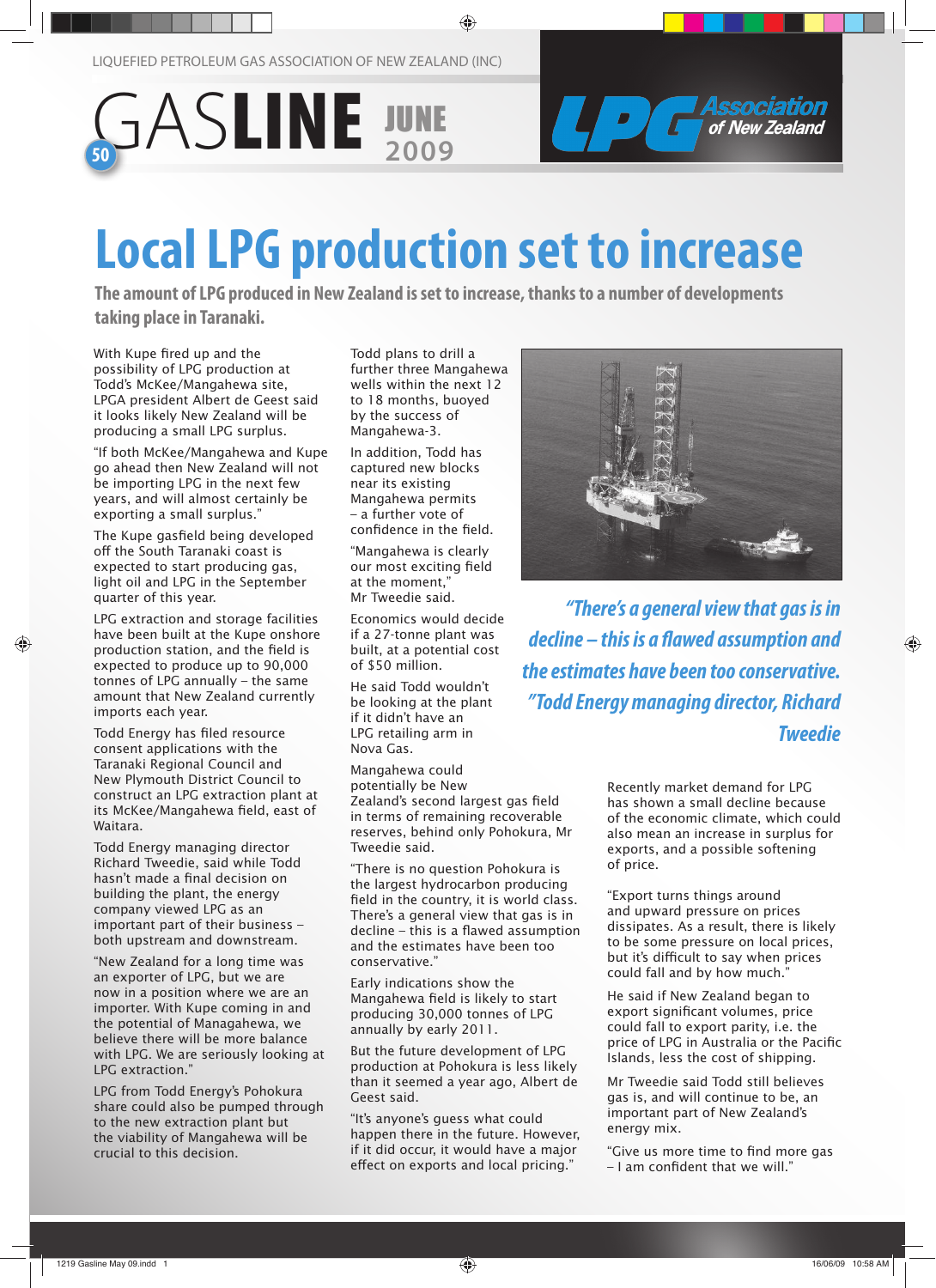# **New findings on gas/ LPG water heaters**

**An update to the CAE report shows gas-powered water heaters compare favourably, in terms of efficiency,** 

**with hot water heat pumps.** 

Natural gas and LPG have scored well in an update to last year's CAE report which looks at the efficiency of different water heating methods.

The update to the report, commissioned by the LPGA and GANZ last year, compared continuous or storage cylinder gas and electric heaters, hot water heat pumps, and solar hot water systems boosted with gas or electricity.

Gas-boosted solar systems also came out on top in the study when it came to comparing energy efficiency. The report said gas-boosted systems are 'generally superior to electricity-boosted solar systems and are less emissive'.

Natural gas and LPG continuous water heaters also scored well because they avoid the standing losses incurred in

### **Minister interested in DUOG issues**



**The LPG Association was heartened by a recent meeting with Associate Energy Minister, Pansy Wong.**

The Association requested the meeting in

collaboration with the Gas Association to brief the minister on downstream energy issues. This is part of the joint advocacy project the LPGA and GANZ have initiated to raise the profile of direct use of gas issues with the National-led government.

As part of her delegations, Ms Wong is responsible for the operation and effective investigation, compliance, enforcement and communication regime for gas and electrical safety; bioprospecting policy development and Gas Industry Company matters, including policy development and implementation.

LPGA executive director Peter Gilbert, said Ms Wong was very interested in direct use of gas issues and was keen to hear industry's views on what could be done to further stimulate the industry.

"In keeping with this Government's focus on energy security, she was alert to the importance of DUOG and the role it can play in underpinning residential energy supply."



cylinder storage systems.

When comparing efficiency, the report said any gas, solar, or electric heat pump system is significantly more resource-efficient than traditional electric systems.

The report found the large differences in resource efficiency and emissions are less pronounced when comparing costs. However, the natural gas-boosted solar system stands out as the cheapest option.

#### **Budget 2009 provides opportunities for DUOG**

**The LPGA plans to work closely with EECA to explore opportunities for its members to participate in the clean heating and insulation programmes announced in the recent Budget.**

Association executive director, Peter Gilbert, says meetings have already been arranged with the Energy Efficiency and Conservation Authority to discuss the role that direct use of gas can play.

"This is an initiative we are undertaking in conjunction with the Gas Association. It provides a useful opportunity to heighten the profile of direct use of gas as a clean and efficient heating option."

The Government announced in the Budget that more than 180,000 New Zealand homes will have access to grants for insulation and clean heating over the next four years, as part of a major investment in household energy efficiency.

Budget 2009 allocates \$323.3 million over four years for a campaign to fit homes with insulation and clean heating devices such as heat pumps and approved wood burners. The scheme, which is open to owners and occupiers of houses built before 2000, will start on July 1 this year.

"The very fact that the Budget announcement did not mention direct use of gas appliances is indicative of the need for us to work more closely with EECA," Peter Gilbert said.

He said there is considerable scope to increase the penetration of flued gas appliances, both LPG and natural gas appliances.

Installation prices are competitive as is their running cost, and their efficiency is very high.

Last year, a report by the Centre For Advanced Engineering showed direct use of gas space and water heating appliances performed extremely favourably in a study that compared various installations and fuel sources.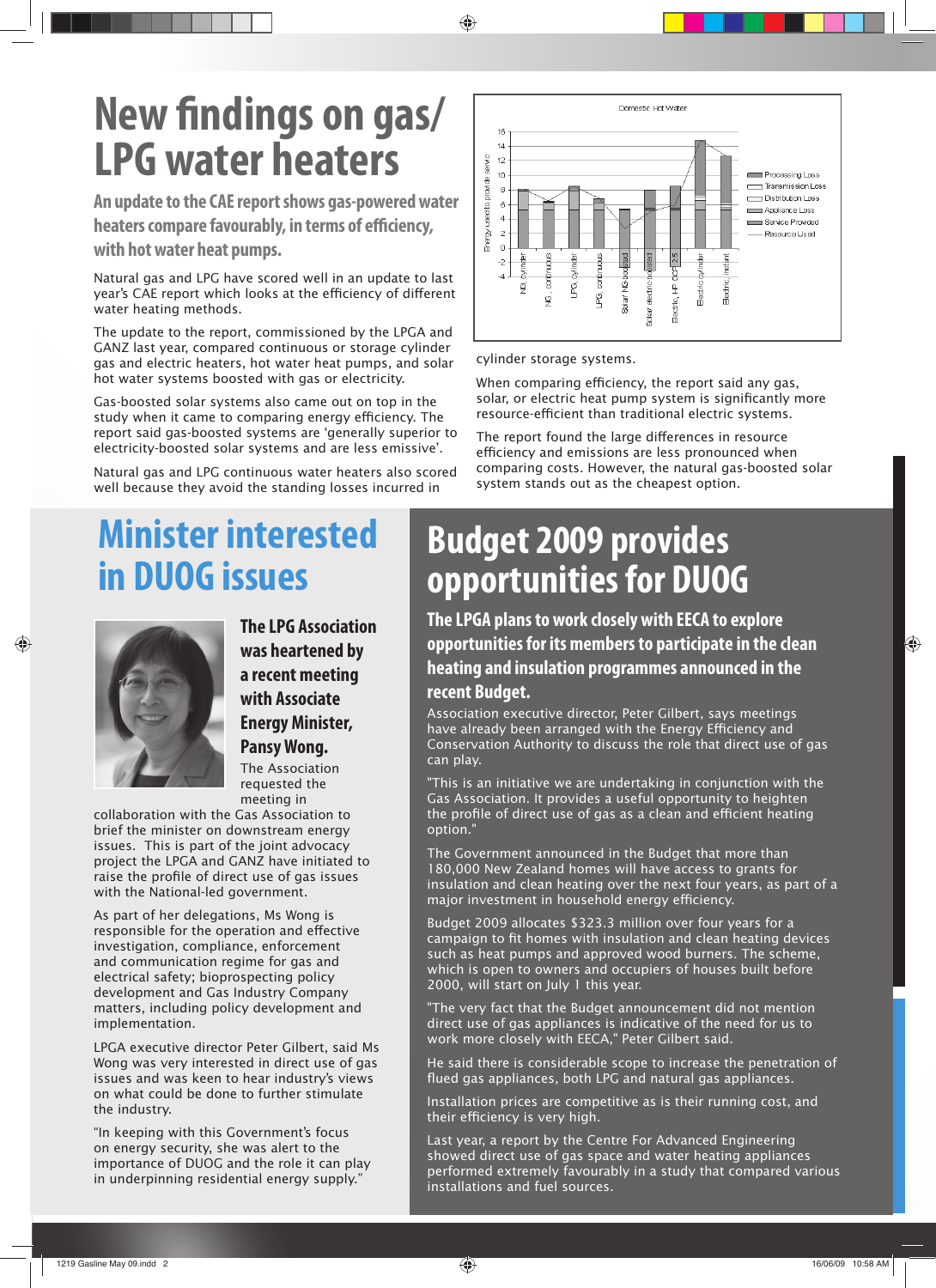#### **Commitment to standards recognised**

**LPGA executive director Peter Gilbert, was awarded a Standards New Zealand Meritorious Service Award at a recent ceremony.** 

The awards ceremony recognised the work of the 2,000-plus committee members' voluntary contribution to standards development activity. Peter was one of



*Peter Gilbert*

six individuals whose contribution

towards standards was recognised with the prestigious award.

Peter received the award because he is a staunch advocate of standards. He has a vast knowledge of the legislative and regulatory considerations for LPG and natural gas, with 40 years' experience in the industry.

He is a member of six development committees, two of which he has chaired, and has helped develop several gas industry standards.

"I am honoured to receive the award and grateful to the LPG Association for supporting my involvement on the standards development committees," Peter said.

### **In memoriam. Tony Gregory 1944-2009**

Tony died peacefully in his sleep at his home in Singapore on Tuesday 17th March 2009, leaving two sons and two grandchildren, his wife Colleen having passed away in 2007.

Tony was born in the UK in 1944 in Carlisle, and emigrated to New Zealand in 1964 to take up a position with the Ministry of Works in the laboratories at Gracefield in Lower Hutt.

He was trained as an Industrial Ceramics Engineer, and worked in this position with New Zealand Insulators in Temuka before moving up to Auckland to take a position with AHI as a Production Engineer.

Tony joined Rinnai New Zealand in 1977, just two years after the company was founded. He originally served as Production Manager with responsibility for R&D and Supplier Relationships. His later work was as Technical

Manager, covering Training, Product Evaluation and Launching, R&D and Product Compliance.

Tony played a major part in the establishment of the cabinet heater market in New Zealand. At the request of the Department of Trade and Industry, he worked on the technical issues surrounding the introduction of these appliances.

Tony was a member of the LPGA Executive Committee for eight years and President for two years in 2001 and 2002. He was also a member of various Gas Industry Technical Committees.

Tony had a wide and excellent knowledge of gas equipment design and operation and was able to put this to service for the wider gas industry in these positions.

He was always friendly, calm, helpful and sincere and he will be greatly missed.

### **Hard or soft? The choice is yours!**

We are reviewing the way we produce and distribute Gasline and we're keen to get your feedback.

At issue is whether we continue to post you a hard copy newsletter, or whether we email you an electronic 'e-zine'.

It's less expense to produce an e-zine, but we need to balance this with what's best for you.

Could you please email your preference – hard or soft – to info@fwc.co.nz.

### **Grounds for HSNO re-assessment confirmed**

**The LPGA has successfully convinced ERMA New Zealand that there are grounds for re-assessing how LPG is treated under Section 62 of the HSNO Act.** 

The Association made the initial application to ERMA to consider re-assessing the HSNO regulations relating to LPG in an effort to increase efficiencies and lower costs for industry.

"We have recently been informed that our initial application was successful in proving that there are grounds for re-assessment," LPGA executive director Peter Gilbert, said.

The application covers:

- Increasing the LPG storage threshold at which location certificates are required
- Removing the default requirement for spray cages to be placed over LPG tankers parked for an hour or longer
- Sorting out the separation distances for multi-vaporiser installations
- Alignment with the AS/NZS 1596
- Removing the requirement for a fire extinguisher in non-work places where there is more than 50kg LPG storage

The Association is now preparing a full application for re-assessment. ERMA New Zealand will check the application for completeness and it is then notified for public submission.

The application, and any submissions, are reviewed and a report is prepared for the decisionmaking committee. Public hearings may be held if requested by submitters, then the Authority's decision is publicly notified within the following 30 working days.

The Association prepared a risk analysis which sought to demonstrate the excessive nature of the existing regulations.

"Our intention is to remove unnecessary regulation and cost without compromising existing safety standards."